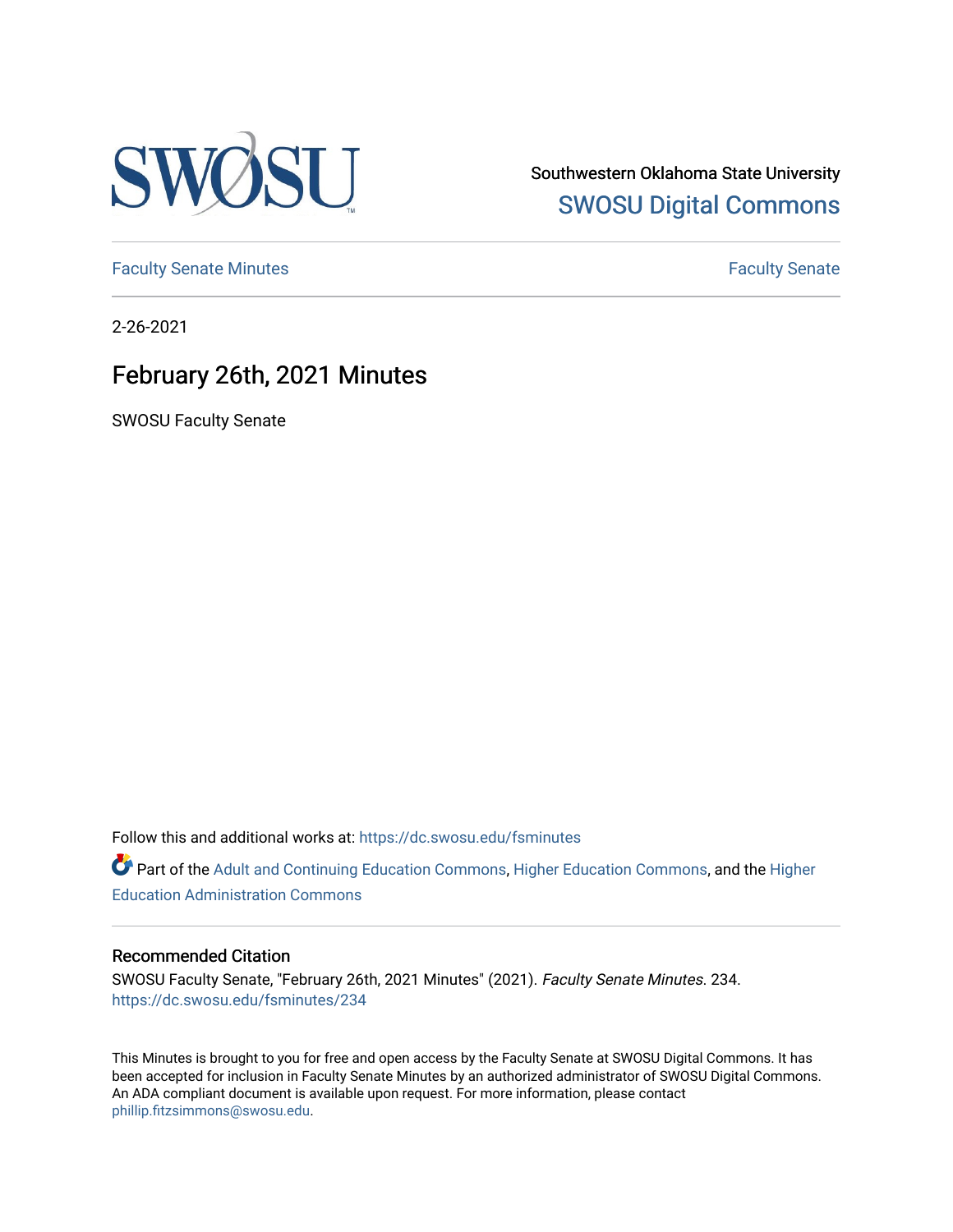# SWOSU Faculty Senate

Friday, February 26, 2021, 2:30 p.m. Approved Minutes

- I. **Call to Order:** Faculty Senate President Karen Sweeney called the February 2021 meeting of the Faculty Senate to Order at 2:30 p.m. via Zoom.
- **II. Establishment of a Quorum:** Jimena Aracena, Landry Brewer, Sherri Brogdon, Stephen Burgess, Brett Chase, Melanie Claborn, Glenna Davis, Jerry Dunn, Trevor Ellis, Amanda Evert, Daniel Farris, Phillip Fitzsimmons, Angela Gore, Swarup Ghosh, Meri Hix, Sunu Kodumthara, Denise Landrum-Geyer, Sharon Lawrence, Alex Lee, Dana Lloyd, Scott Long, Evette Meliza, Vanesa Nix, Kathy O'Neal, Eric Pritchard, Hank Ramsey, Jessica Salmans, Hardeep Saluja, Tugba Sevin, Tony Stein, Karen Sweeney, Muatasem Ubeidat, Bo Pagliasotti, Natalie Kinder.
- III. **Certification of Substitutes:** None
- **IV. Presentation of Visitors:** None
- **V. Approval of Minutes:** January 2021—Approved with changes.

#### **VI. Announcements**

- A. President Karen Sweeney
	- 1. *New Faculty Senate Officers:* It is time to start thinking about holding a position in the Faculty Senate for the 2021-2022 academic year! Needed are President Elect and Secretary/Treasurer.
	- 2. *New Faculty Reception:* Perhaps a come-and-go. Grab cookies and coffee on your way out.
	- 3. Executive Council and Administrative Council Monday, February 8, 2021
		- a) *President:*
			- (1) The legislative session is starting, we'll be working it through the next several months. The governor and his budget basically said for State Regents a flat budget. We hope that doesn't hold, we hope we get a little bit to help pay for possible increases in health insurance and other things similar to that.
			- (2) We are all watching enrollment closely especially for the fall.
			- (3) There are a lot of bills out there that we are watching. Luke Martin, who helps us on that, is helping us track those bills (see Appendix C).
			- (4) Sorry about the last-minute SWOSU cancellation, but the ice that just hit suddenly. He walked outside at about 7:30 and all was fine and then conditions deteriorated rapidly, and it was decided quickly to try to get out as soon as possible or least not have classes in person.
		- b) *Provost:*
			- (1) SWOSU is planning for a traditional commencement ceremony April 30- 31, but with very limited spectators. A final decision will be made in mid-March and will depend on COVID infection and hospitalization rates.
		- a) *Associate Provost for Academic Affairs:*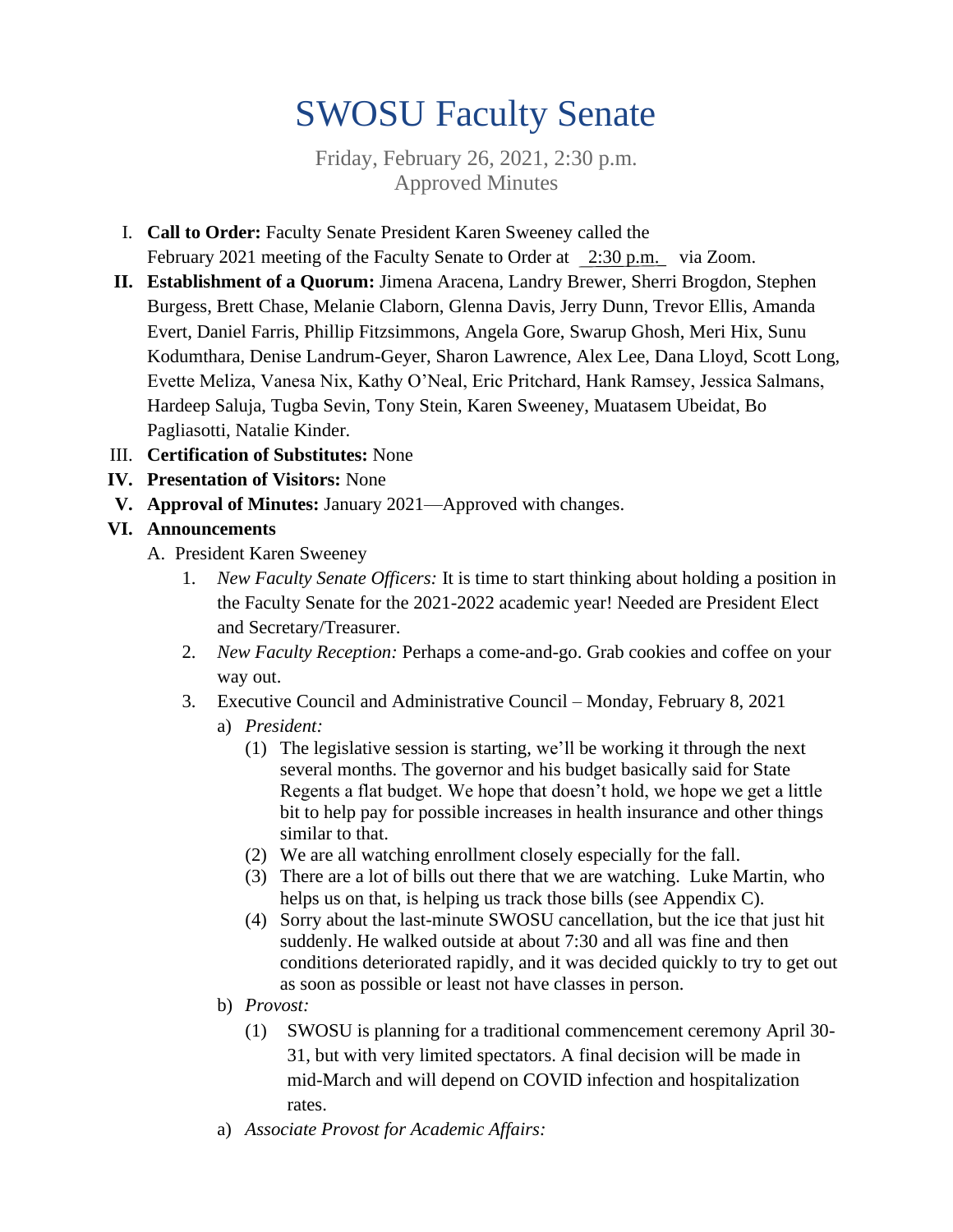- (1) Higher Learning Commission
	- (a) On January 29, The Institutional Actions Council of the Higher Learning Commission continued the accreditation until 2030-2031. To view the information, click on the accreditation badge at the bottom of SWOSU's main page, it will take you to the action letter and show that we will have an Assurance Review in 2024 and a Comprehensive Evaluation in 2030. This is normal and a new aspect of every university's accreditation timeline. Once again thanks to everyone who contributed to this process.
	- (b) Dr. Kendell is working on an accreditation guide that will hopefully provide direction based on the peer team's suggestions and also provide guidelines on how to prepare the assurance argument for the four-year review.
- (2) Advisor Trainer
	- (a) Training will be provided for advisors over the next three days. The focus of the training is to prepare advisors for Fall 2021 enrollment. If you know of anyone who would benefit from the training but has not yet got an email with the links to the trainings, please let Dr. Kendell know.
- b) *CETL:*
	- (1) Working on helping to host the Diversity and Inclusion via Zoom.
	- (2) Sending out requests for Significant Change Reviews for online courses.
- *c) Dean of Students:* 
	- (1) Bulldog Blitz is scheduled for March 18th. This event will be livestreamed. Auditions will be hosted Feb. 22-26th.
	- (2) Diversity & Inclusion Professional Development training has been coordinated. The first training for this semester will be scheduled for Feb. 23rd and will continue through Spring semester.
	- (3) SWOSU's first Dance Marathon will be hosted on Feb. 26th from 6-9 pm in the parking lot of the PCEC. This will be a drive-in event to reduce risk of COVID-19 exposure.
- *d) Vice President of Public Relations and Marketing:*
	- (1) SWOSU employees are encouraged to help with social media messages by liking, sharing and retweeting various posts, especially ones dealing with New Student Orientation and students.
	- (2) SWOSU Palooza is scheduled for Thursday, March 25. Flatland Cavalry, Mike Ryan and Triston Marez will be featured at the 8 p.m. concert (music event is sponsored by the Student Government Association and the Panorama Series), which will be held in the Pioneer Cellular Event Center.
		- (a) Changes have been made to concert plans due to COVID-19. The university is limiting the number of tickets. Ticket sales will be based on first-come, first serve. Students have first chance at tickets until February 19. After February 19, any remaining tickets will be opened to the public. A student can purchase up to \$15 tickets with their student. I.D. on stubwire.com at: [http://share.swosu.edu/palooza2021.](http://share.swosu.edu/palooza2021)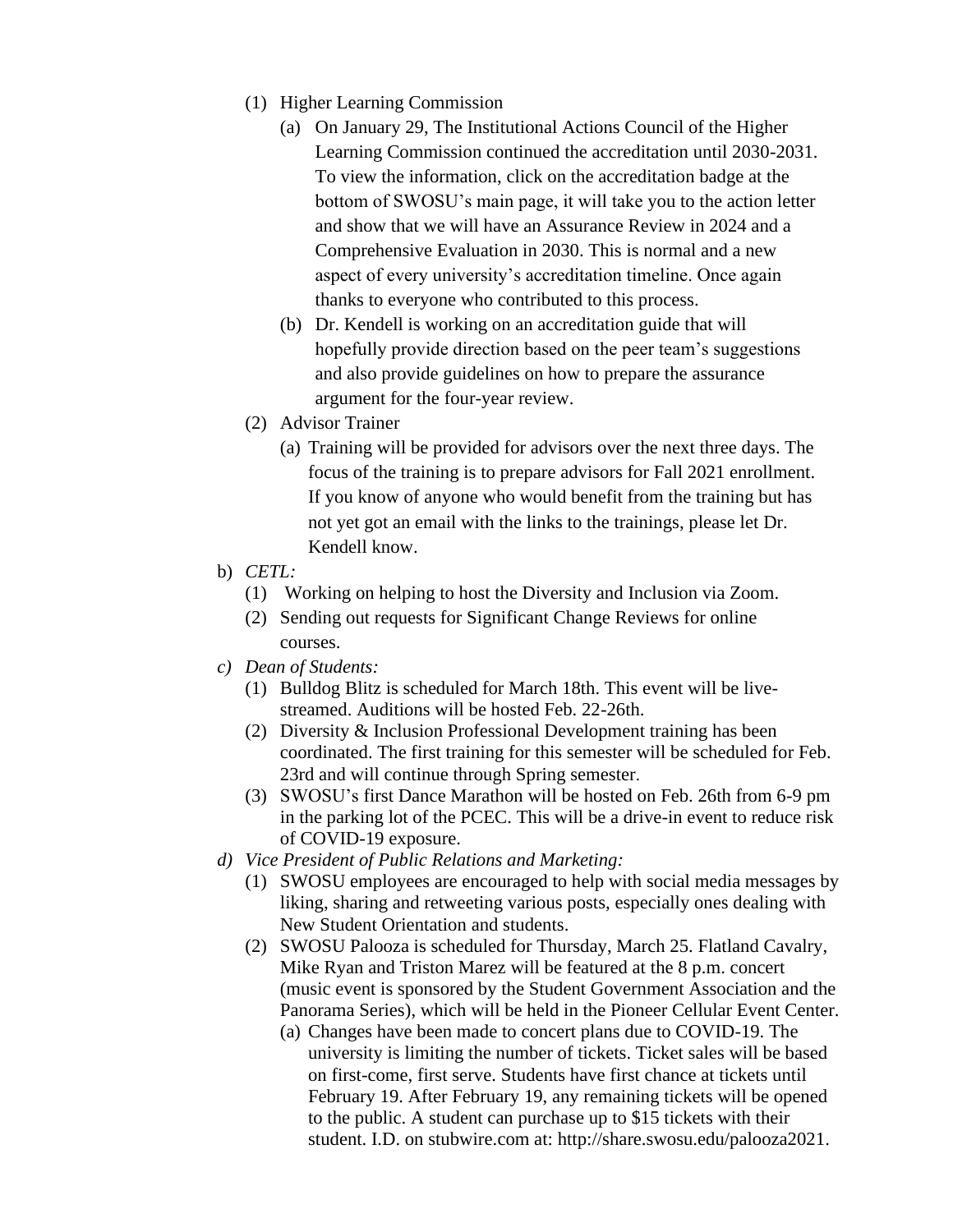- (b) In addition, seats will be spread out throughout the arena to allow social distancing. Masks will be required. Finally, there will be no concessions available inside the Pioneer Cellular Event Center during the event, but plans are to have a couple of food trucks outside of the arena that night.
- *e) SWOSU Staff Council:*
	- (1) Are planning to change formats for the council's typical spring activities, which are usually in person. For example, "Coffee with the President" may be cancelled or may be held virtually.
- f) *Bookstore/Almamater Merc*
	- (1) The Merc should open on March 1.
	- (2) Graduation regalia has been ordered for upcoming ceremonies and getting ready for move into new space.
- 4. Faculty Senate Executive officers meeting with Dr. South and Dr. Kendell, February 24, 2021.
	- a) *COVID Vaccinations:* Currently SWOSU is helping to administer COVID vaccinations and will continue to do so until the County Health Department does not need us anymore. You can register for your shot on the Health Department website.
	- b) *Spring 2021 Graduation:* Commencement will happen!! Many restrictions will be implemented such as two tickets per student. Faculty will not be required to attend if they do not wish to do so. Fewer distinguish alum's. No shaking of hands. Mandate social distancing and masks. Live stream will be available as always.
	- c) *Spring 2020 Graduation:* Are also discussing holding a small commencement for those that graduated in Spring of 2020, possibly on the following day. Pharmacy may add their 2020 graduates to their 2021 graduates so only one ceremony is necessary.
	- d) *Enrollment (after the 10th day of class):* Down 4.95% in credit hours. Head count down 2%. Still very pleased with the numbers for so many other universities much higher percentages.
	- e) *Stimulus:* SWOSU will receive \$5.4M with \$1.7M going to students. The rest of the monies must be spent in COVID-19 related expenses such as loss of business in Auxiliary Services.
	- f) *Budget:* No state short fall yet. They have estimated more budget than last year, official numbers do not come out until February. Medicare, Insurance, and utilities costs are an issue. Spending more from our reserve then was anticipated which is a concern. In previous years less was spent that was planned on due to great budgeting of schools and departments. Now this is has caught up and we cannot continue to spend from the reserve, the state will not give us a decrease by they won't give an increase as well. Dr. Kendell add that we did receive the next Stimulus monies, of which half goes to our students. The rest is used to make up for the monies not received for events that are held on campus that make us money such as dinners provided by the student union and so on. The Governor's budget did not include a cut for higher education, which is more a symbolic gesture but could help higher education with further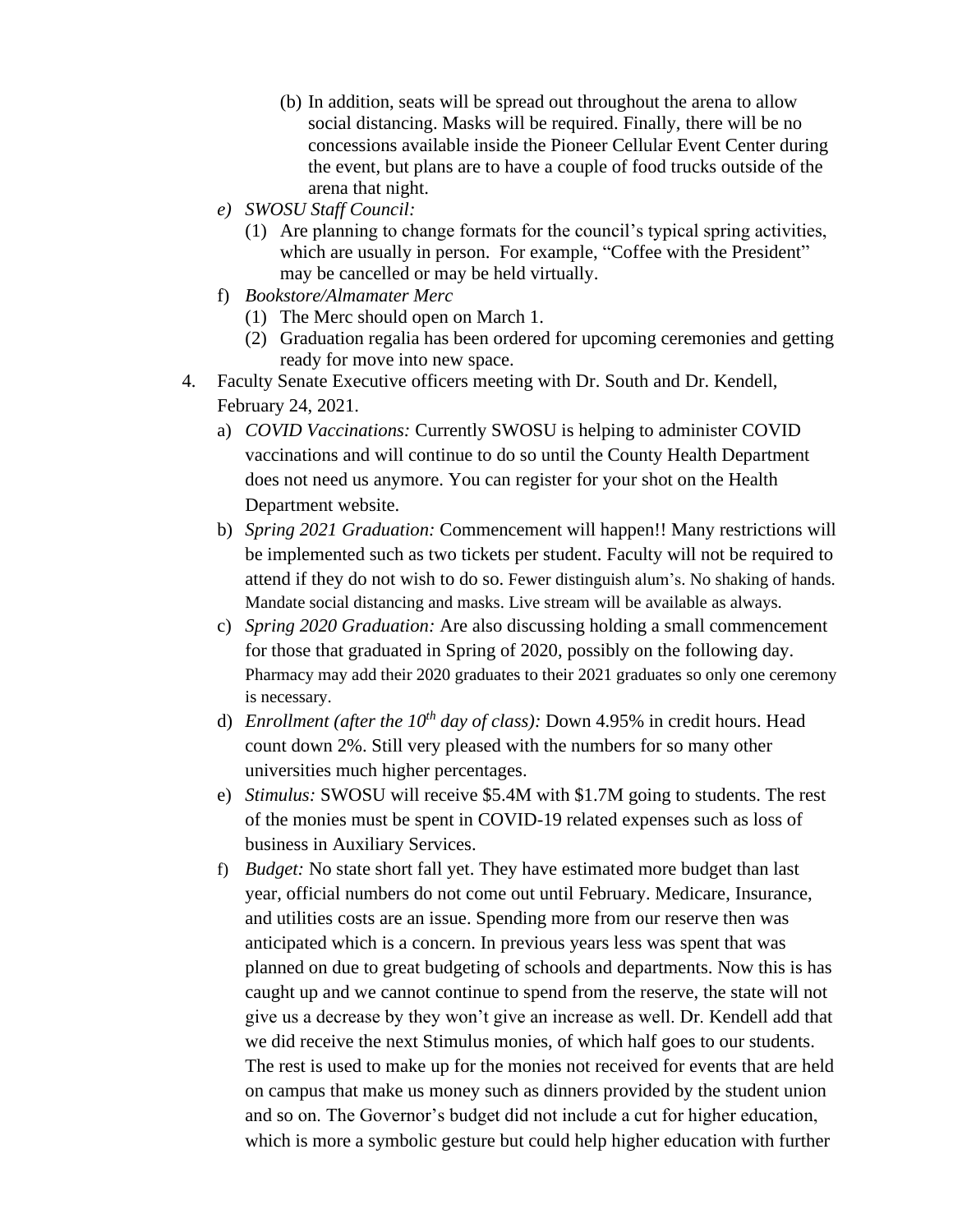cuts. Students are waiting longer to fill out a FASFA form and are waiting longer to make a decision to continue in higher education. So please keep working hard on recruiting and retention.

- g) *Faculty Handbook:* Dr. South is working on revisions for the Faculty Handbook to include items that have been brought to his attention through questions that are not answered in the handbook. He will send revisions to the FS for us to review and approve or modify.
- h) *President Search:* Could hear an announcement the first week of March.
- i) *Provost Search:* Screening of applicants will begin March 15. New Provost will start on July 1, 2021.
- B. Secretary/Treasurer Hardeep Saluja
	- 1. Will fill out Roll Sheet Please check the minutes carefully from each meeting to be assured you were not missed. Also, please be sure to add your name in the chat for attendance.
	- 2. Treasurer's Report
		- a) BancFirst
			- (1) January Balance: \$2,203.88
			- (2) Withdrawal: \$0
			- (3) Deposit: \$0
			- (4) Current Balance: \$\$2,203.88
		- b) University Account
			- (1) Balance: \$105.01
			- (2) Current Balance: \$105.01
- C. President Elect Amanda Evert:
- D. Past President Stephen Burgess:
- E. Faculty Athletic Representative Bo Pagliasotti: Sports teams may have spectators with the appropriate precautions. Volleyball is allowing two spectators for every athlete and full-time coach, approximately 50-60 each match. Basketball was/is like volleyball. Baseball and Softball do not have any limits but there are spaces marked on the stands to provide social distancing or fans can bring chairs and sit around the fence lines. The Rodeo will happen, we are able to seat 400.
- F. Student Government Representative Natalie Kinder: Nothing to Report
- **II. Reports from Standing and Ad Hoc Committees:**
- **III. Unfinished Business:**
- IV. **New Business:**
	- A. *Appendix A*: Committee to help faculty with advising student. Perhaps a standing committee for the University? Administration would like to have the Faculty Senates input on the best way to make this work. They would like faculty to know that they have ownership and input for this committee for ultimately it is the faculty that will make this work.
		- 1. *University Academic Advising Committee* proposal was sent to the University Policies Committee and the Student Affairs Committee for review and recommendation.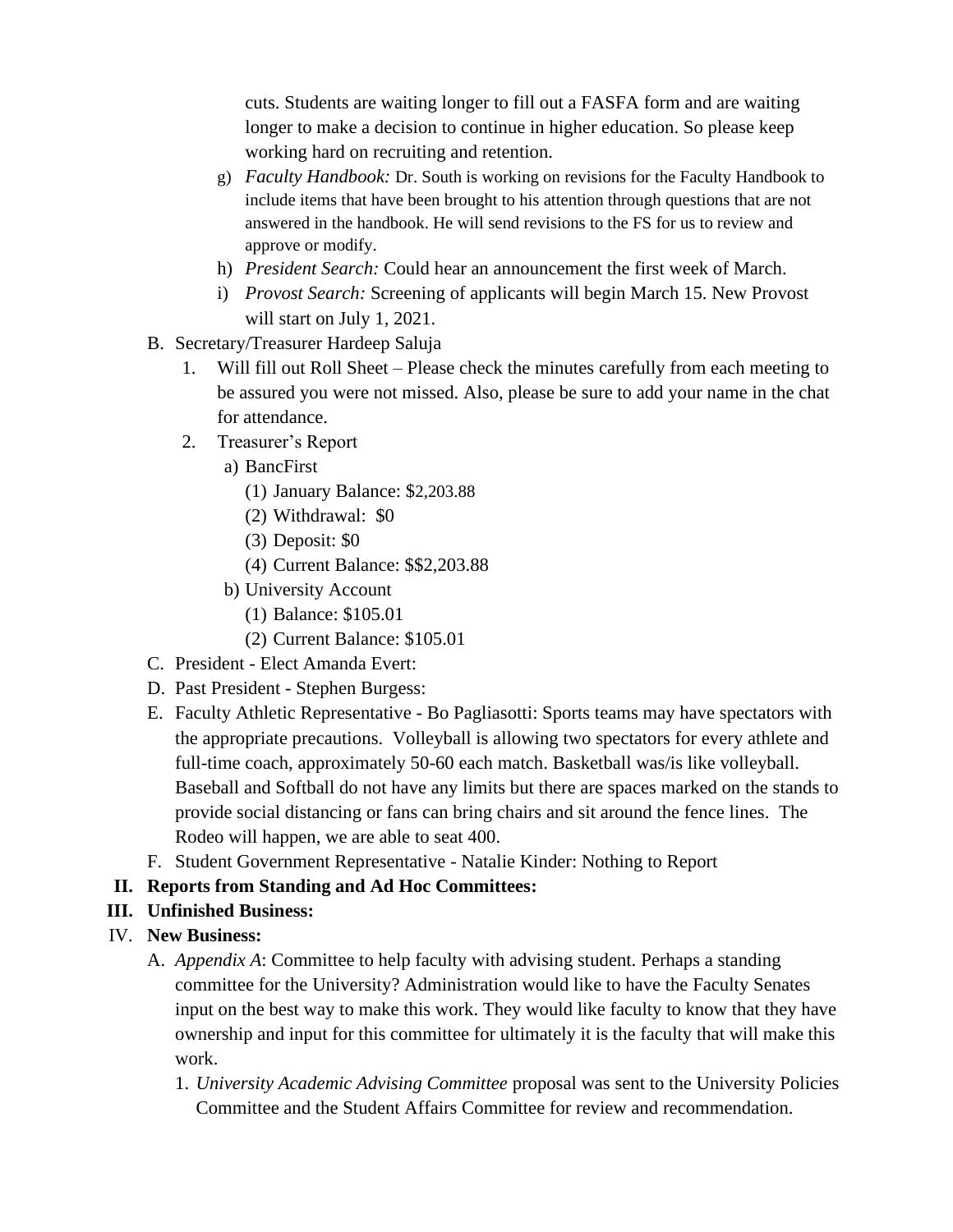- *B. Letter to RUSO:* It has been requested that perhaps Faculty Senate (and Staff Council) create a letter like that attached stating that: SWOSU Faculty Senate would like to have more input in the Presidential Search. Since face-to-face interviews are being held on SWOSU Campus it makes sense that Faculty Senate can be present to ask valuable questions pertinent to SWOSU.
	- 2. Faculty Senate President will speak with other RUSO Schools to create letter to present to RUSO. President will report back following these discussions.
- C. *Appendix B:* Publication in the Journal Article, 02/25/21

#### **VI. Adjournment: 3:50 p.m.**

VII. **Next Meeting:** Friday, March 26, 2021, 2:30 p.m. via Zoom

#### Spring 2021 Meetings, 2:30 p.m.

Friday January 29, 2021 Friday February 26, 2021 Friday March 26, 2021 Friday April 30, 2021 Wednesday May 5, 2021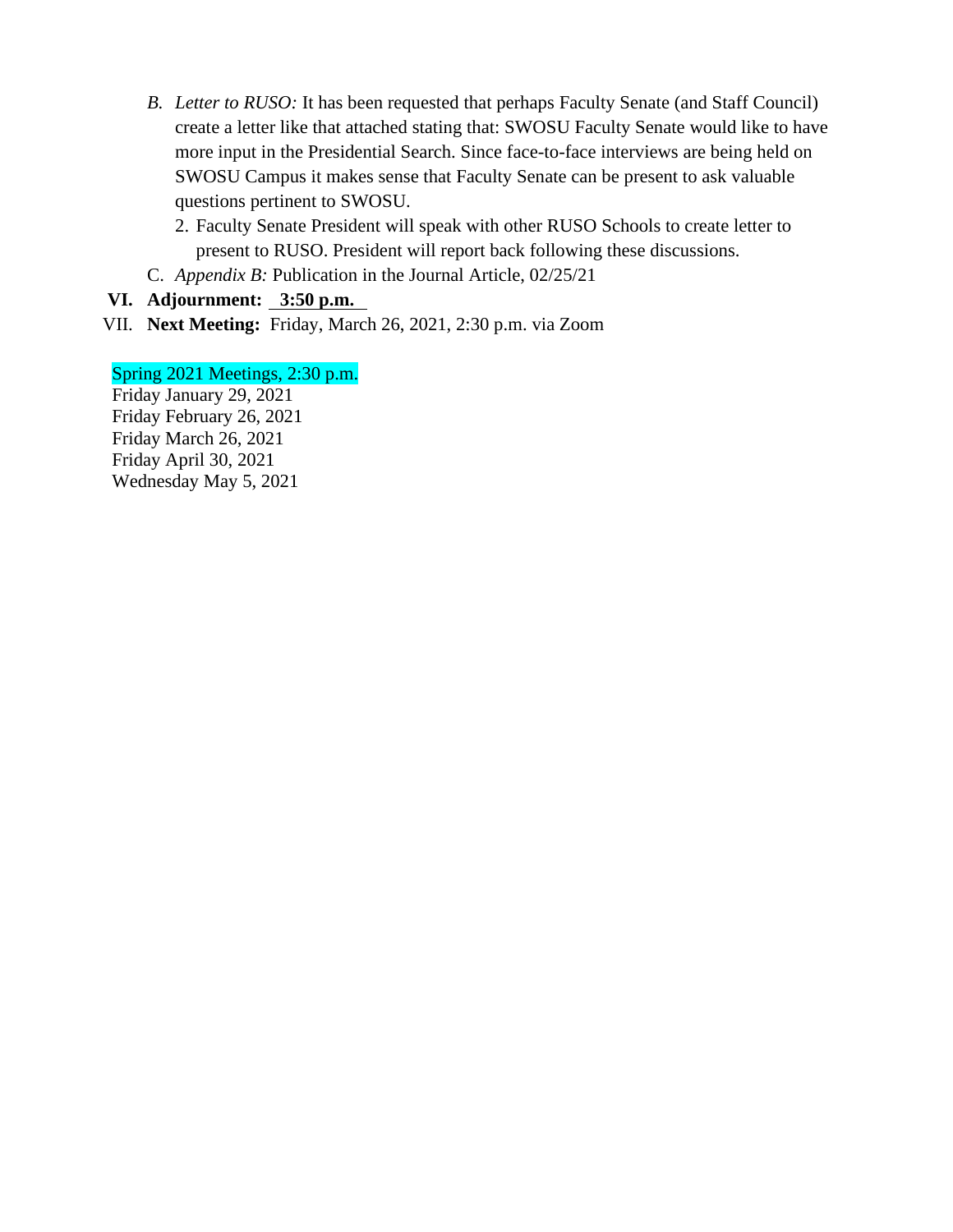#### Appendix A

#### **University Academic Advising Committee**

I move that the Faculty Senate recommends the formation of a **standing** University Academic Advising Committee.

**How the committee composition is determined:** This committee shall be composed of faculty and staff representatives who actively serve as advisors as well as one student representative**.** The committee should be composed as follows:

- 2 Arts and Science representatives;
- 2 College of Professional and Graduate Studies representatives;
- 1 College of Pharmacy representative;
- 1 Sayre campus representative;
- 1 professional staff advisor representative;
- 1 student representative;
- The Concurrent Advisor; and
- The Academic Support Center Director will serve as a standing *ex officio* member.

Faculty representatives from Arts and Science, Professional and Graduate Studies, Pharmacy, and Sayre will be nominated through the Faculty Senate. The professional staff advisor representative will be nominated through the Staff Council. The committee will elicit suggestions for an appropriate student representative from the Academic Support Center, Student Government Association, and committee members.

#### **Purpose:**

- To support academic advising and help coordinate academic advising with relevant academic services in alignment with SWOSU's mission, vision, values, and goals.
- To provide a forum for discussion of academic advising and student success-related topics and policies, procedures and processes for faculty, advising administrators, enrollment management administrators, and student life administrators.
- To advocate for the recognition of advising activities via inclusion in discussions of continuance, tenure and promotion, and other evaluative discussions of faculty and staff work.

#### **Duties:**

- Serve as the resource on academic advising for all members of the community.
- Recommend strategies on matters pertaining to academic advising and areas related to academic advising.
- Create a university academic advising mission statement.
- Develop and recommend guidelines for academic advising.
- Work in conjunction with assessment and accreditation efforts on campus to ensure that the academic advising mission and values statements align with the University's Mission, Vision, and Values.
- Support a university-wide academic advising program based on the National Academic Advising Association's (NACADA) guidelines.
- Work to promote an effective advising system on campus.
- Develop and oversee programs and workshops for the ongoing development of advisers and advisees, including
	- o Registration workshops
	- o New advisor development
	- o Continuing advisor development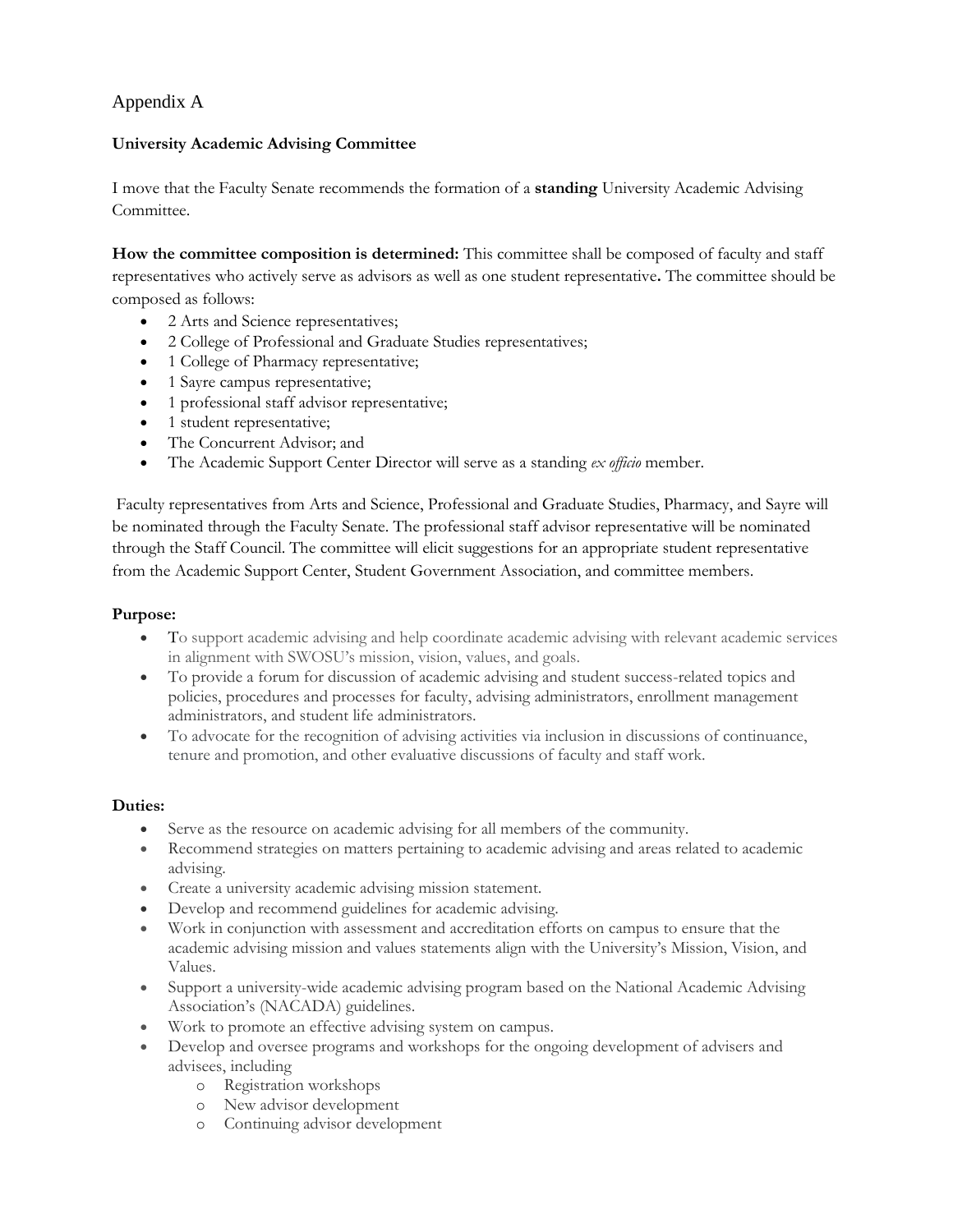- Work to ensure that students are educated on appropriate advising expectations and their role and responsibility in the adviser-advisee relationship.
- Review student learning outcomes related to academic advising
- Advise on a campus-wide advising assessment program.
- Provide faculty interface with appropriate student services groups.
- Provide guidance concerning the academic components in NSOs, SWOSU Connect, College Success, Academic Support Center (including Student Success Center, Retention Management, and Career Exploration Services).
- Revise and circulate the advising sections of faculty and student handbooks as needed.
- Review and suggest updates to advising sections of the SWOSU website.
- Coordinate an Advisor Recognition Award similar to the Brandy Awards.
- Oversee student focus groups in order to glean data/information from students at different points in their academic career across campus.

#### References

Lawrence University. (n.d.) *Academic Advising Committee charge.* <https://www.lawrence.edu/faculty/committees/advising/academic-advising-committee-charge>

#### Rhodes College. (n.d.) The Academic Advising Committee. [https://handbook.rhodes.edu/college-handbook/faculty](https://handbook.rhodes.edu/college-handbook/faculty-policies/faculty-governance/academic-advising-committee)[policies/faculty-governance/academic-advising-committee](https://handbook.rhodes.edu/college-handbook/faculty-policies/faculty-governance/academic-advising-committee)

University of Tennessee at Knoxville. (n.d.). *Undergraduate Council: Advising Committee guidelines.* <https://ugcouncil.utk.edu/advising-committee-operating-guidelines/>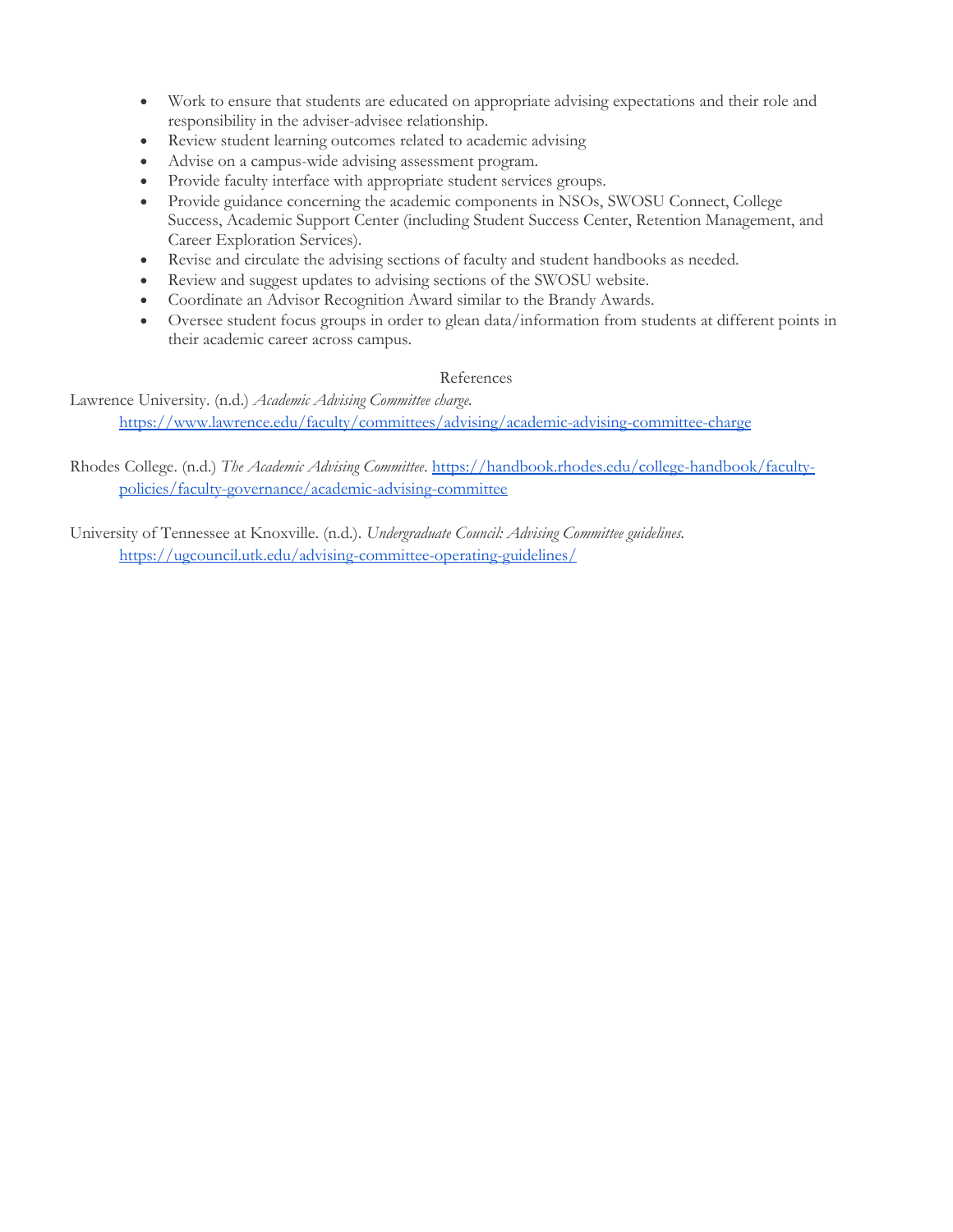Appendix B

# **Policy Matters: State must recommit to higher education funding**

By Ahniwake Rose, Guest Columnist

The Journal Record

2/25/2021

When I was in college, I could use my summer job at Dillard's to pay my school expenses for the following year.

If I share that experience now, I might as well start with, "Once upon a time…" These days, that story would seem like a fable for Oklahoma students facing rising college tuition costs resulting from the state's ongoing disinvestment in higher education.

The Center on Budget and Policy Priorities last week published a report showing Oklahoma was among the top three states for cutting higher education funding. During the past decade, our state slashed higher education budgets by 35.3%, which has especially harmed Oklahomans who already face the greatest barriers – students of color and those with low incomes.

Education is lauded as a game-changer to lift people out of poverty, but rising tuition costs have made college both less affordable and less accessible. In the face of shrinking state support, Oklahoma's public colleges increased tuition by nearly 32% for four-year colleges and 47% for two-year schools. This means Oklahoma college tuition in 2018 cost the average Black household 41% of their incomes, compared to 26% of the average white family's income.

Oklahoma's higher education cuts have been ongoing for the past few decades. In 1988, state appropriations accounted for about 74% of the total higher education budget. Today, state appropriations are a little more than a quarter of the total higher education budget. This sends a clear signal that Oklahoma's elected officials are not investing in our state's future.

As a result, Oklahoma students and their families are forced to carry the ever-growing burden for paying for college. This is especially disadvantageous for our friends and neighbors who have been hardest hit by the health and economic crisis stemming from the pandemic. Students who are low-income, Black or Latinx, unemployed, or single parents have been more likely to cancel their college plans in the face of rising costs. Students with low incomes are also more likely to take on and struggle to repay college loans, a situation that the ongoing recession could worsen.

Without new and substantial investments in higher education, our students and their families will face growing student debt, and our state will be ill-positioned to attract employers seeking states that value education. For a state with Top 10 aspirations, cutting its investment in education is both shortsighted and counterintuitive.

*Ahniwake Rose is executive director of the Oklahoma Policy Institute.*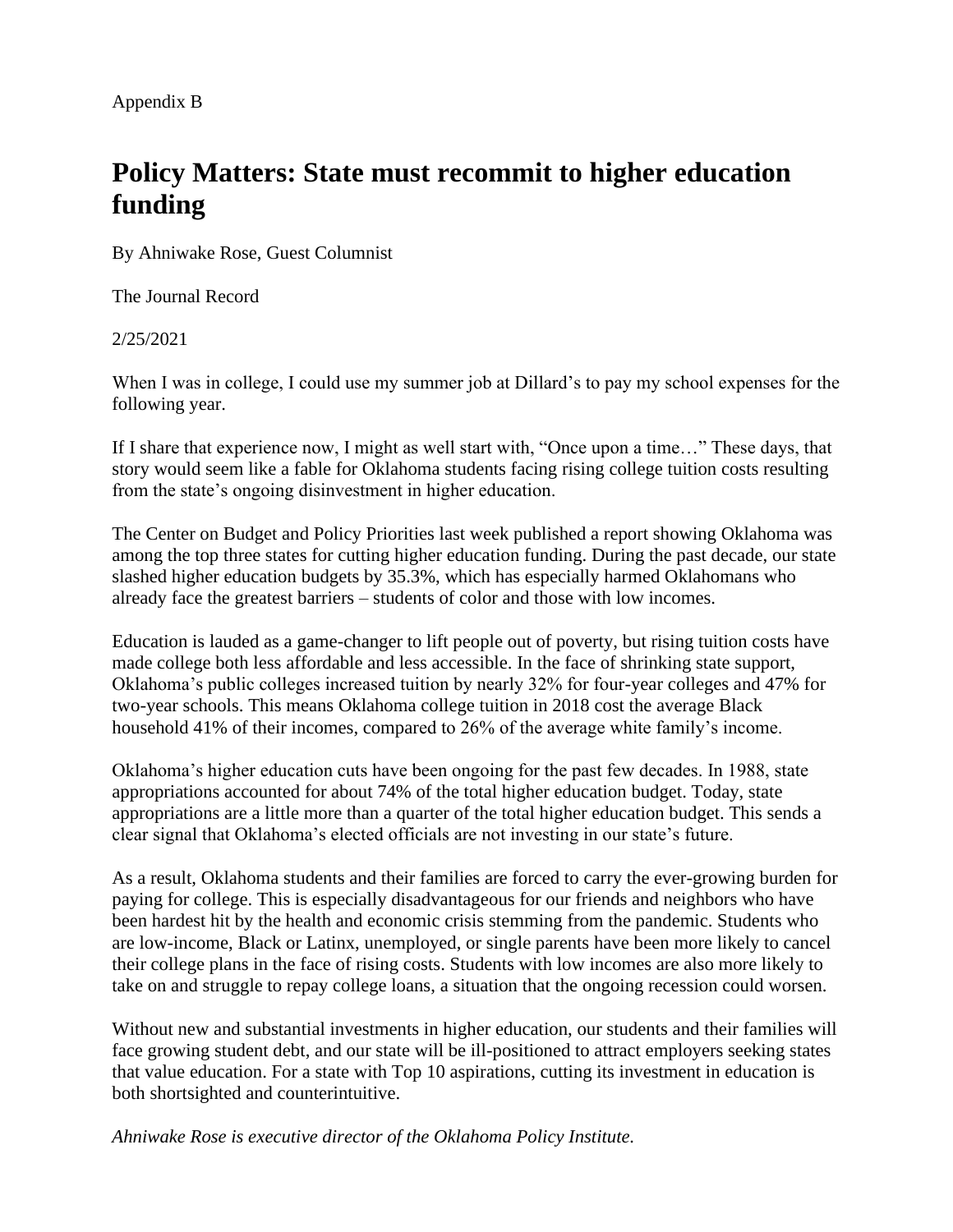

## **SWOSU/RUSO**

02-05-2021 - 20:53:31

**6**- *Action in the date range* **C** - *Link to Related Information* ( ) - Priority

| Signed/Vetoed  | Referred to Committee<br>Reported from Committee<br>Passed 1st Chamber<br>Referred to Committee<br>Reported from Committee<br>Passed 2nd Chamber |
|----------------|--------------------------------------------------------------------------------------------------------------------------------------------------|
|                |                                                                                                                                                  |
| <b>HB 1589</b> | Provenzano,                                                                                                                                      |
|                |                                                                                                                                                  |

|                |                        | <b>SWOSU</b>                                                                                                                                                                                                                                                             |
|----------------|------------------------|--------------------------------------------------------------------------------------------------------------------------------------------------------------------------------------------------------------------------------------------------------------------------|
| <b>HB 1589</b> | Provenzano, Melissa(D) | Creates the Oklahoma Student Borrower's Bill of<br>Rights Act, which provides for transparency on<br>student loan processes and protections on persons<br>taking out such loans.                                                                                         |
|                | <b>Bill History:</b>   | 01-19-21 H Filed<br>02-02-21 H Referred to House Committee on<br>House Judiciary - Civil                                                                                                                                                                                 |
| HB 1707        | Talley, John(R)        | Creates the Master Lease Program Policy Act of<br>2021.                                                                                                                                                                                                                  |
|                | <b>Bill History:</b>   | 01-20-21 H Filed<br>02-02-21 H Referred to House Committee on<br>House Rules                                                                                                                                                                                             |
| HB 1796        | Miller, Nicole(R)      | Permits the Board of Education to grant teacher<br>candidates an exception to complete a subject<br>area exam for certification in a field which doesn't<br>require an advanced degree if the candidate has a<br>comparable degree; EMERGENCY.                           |
|                | <b>Bill History:</b>   | 01-20-21 H Filed<br>02-02-21 H Referred to House Committee on<br>House Common Education<br>02-09-21 H Meeting set for 10:30 a.m., Room<br>206 - House Common Education                                                                                                   |
| <b>HB 1801</b> | Miller, Nicole(R)      | Requires Higher Education institutions to grant<br>priority enrollment and course registration to<br>students who are active duty military and to<br>students who are eligible to receive educational<br>financial assistance from the U.S. Dept. of Veteran<br>Affairs. |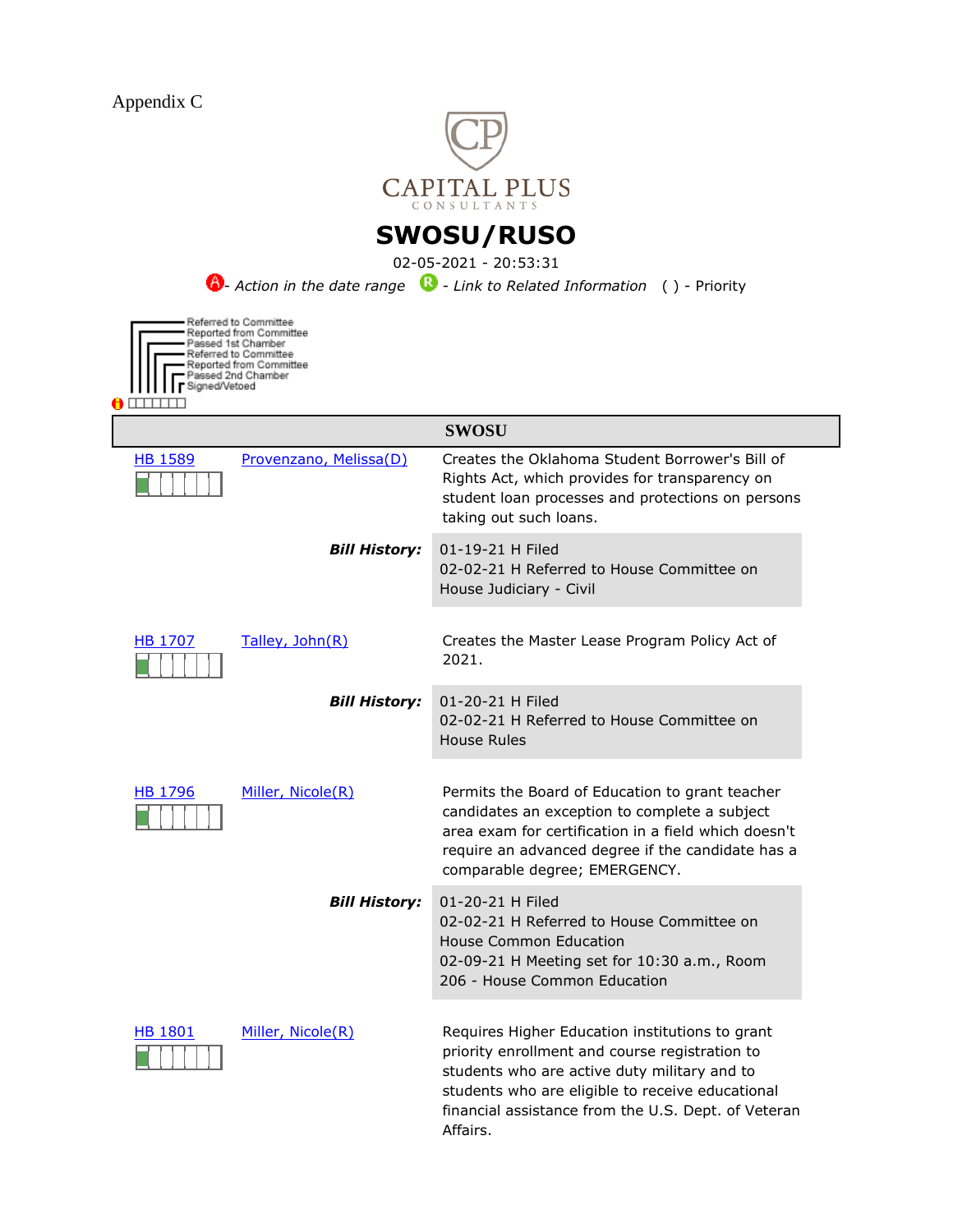|                | <b>Bill History:</b> | 01-20-21 H Filed<br>02-02-21 H Referred to House Committee on<br>House Higher Education & Career Tech<br>02-08-21 H Meeting set for 3:00 p.m., Room 206<br>- House Higher Education & Career Tech                                                               |
|----------------|----------------------|-----------------------------------------------------------------------------------------------------------------------------------------------------------------------------------------------------------------------------------------------------------------|
| <b>HB 1821</b> | McBride, Mark(R)     | Modifies the Oklahoma Higher Education Tuition<br>Aid Act to remove certain limits on award amounts<br>and permits the Regents for Higher Education to<br>use enrollment status, financial need and other<br>factors to determine priorities.                   |
|                | <b>Bill History:</b> | 01-20-21 H Filed<br>02-02-21 H Referred to House Committee on<br>House Higher Education & Career Tech<br>02-08-21 H Meeting set for 3:00 p.m., Room 206<br>- House Higher Education & Career Tech                                                               |
| HB 1842        | Waldron, John(D)     | Permits sale tax exemptions for non-profit<br>organizations that own or operate museums<br>whose purpose is to provide certain educational<br>information related to air and space; EMERGENCY.                                                                  |
|                | <b>Bill History:</b> | 02-02-21 H Referred to House Committee on<br>House Appropriations & Budget<br>02-04-21 H Sent to subcommittee House A&B<br>Sub: Finance - Revenue & Taxation<br>02-08-21 H Meeting set for 4:30 p.m., Room 450<br>- House A&B Sub: Finance - Revenue & Taxation |
| HB 1962        | Nollan, Jadine(R)    | Adjusts the definition of higher education<br>expenses under the College Savings Plan Act to<br>match federal IRS standards.                                                                                                                                    |
|                | <b>Bill History:</b> | 01-20-21 H Filed<br>02-02-21 H Referred to House Committee on<br>House Higher Education & Career Tech<br>02-08-21 H Meeting set for 3:00 p.m., Room 206<br>- House Higher Education & Career Tech                                                               |
| HB 1971        | Nollan, Jadine(R)    | Creates the Higher Education Advancement Act.                                                                                                                                                                                                                   |
|                | <b>Bill History:</b> | 01-20-21 H Filed<br>02-02-21 H Referred to House Committee on<br>House Rules                                                                                                                                                                                    |
| HB 1972        | Nollan, Jadine(R)    | Creates the Higher Education Reform Act.                                                                                                                                                                                                                        |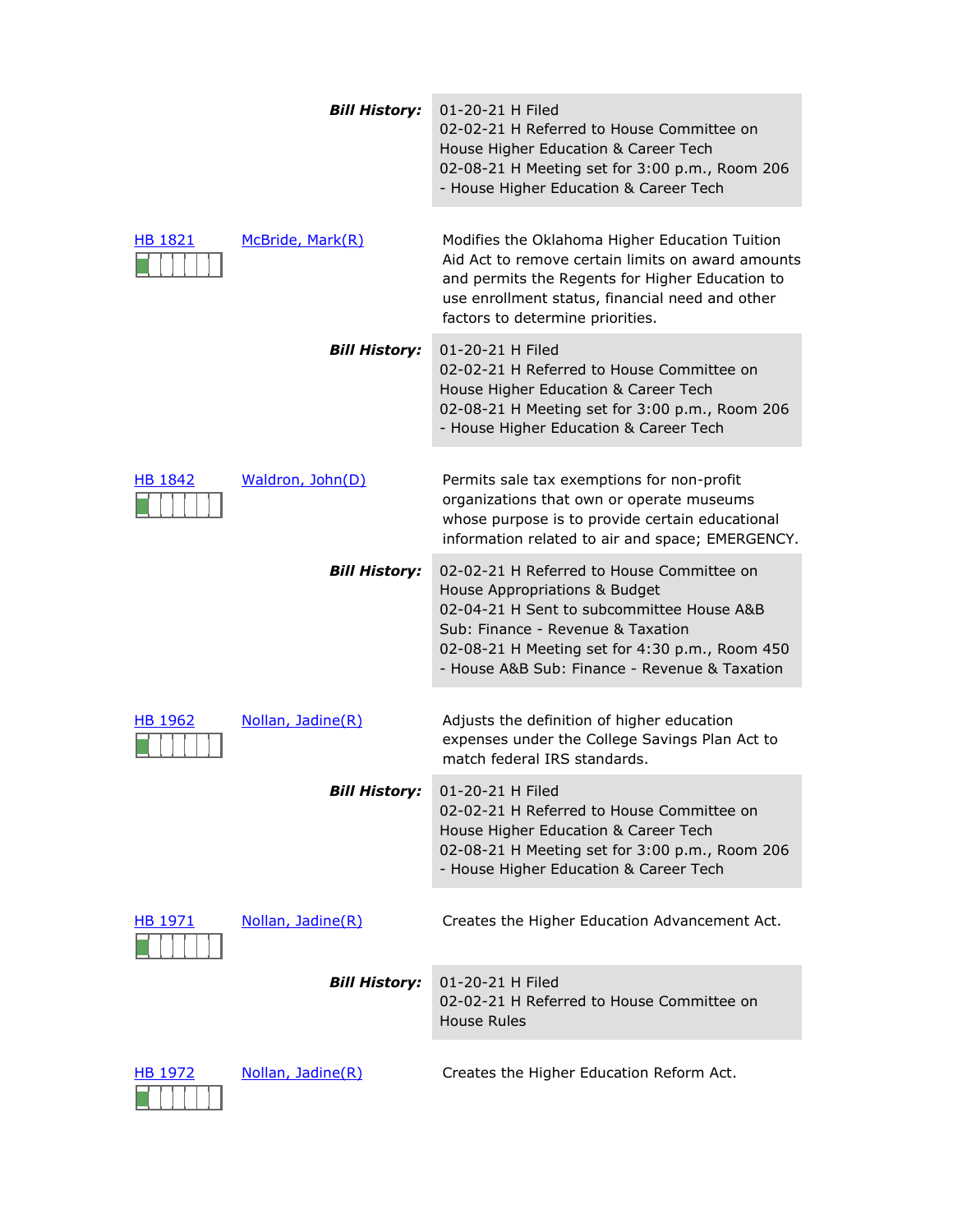|                | <b>Bill History:</b> | 01-20-21 H Filed<br>02-02-21 H Referred to House Committee on<br>House Rules                                                                                                                                                                    |
|----------------|----------------------|-------------------------------------------------------------------------------------------------------------------------------------------------------------------------------------------------------------------------------------------------|
| <b>HB 2030</b> | O'Donnell, Terry(R)  | Requires certain curriculum on the United States<br>Constitution in public school instruction standards<br>and requires students to take the United States<br>naturalization test.                                                              |
|                | <b>Bill History:</b> | 01-20-21 H Filed<br>02-02-21 H Referred to House Committee on<br><b>House Common Education</b>                                                                                                                                                  |
| <b>HB 2073</b> | McCall, Charles(R)   | Creates the Oklahoma Higher Education Act of<br>2021.                                                                                                                                                                                           |
|                | <b>Bill History:</b> | 01-20-21 H Filed<br>02-02-21 H Referred to House Committee on<br>House Rules                                                                                                                                                                    |
| <b>HB 2086</b> | McCall, Charles(R)   | Requires the Director of OMES to ensure that<br>state agencies are charged no more for services<br>than the actual cost of those services, excluding<br>administration, overhead, insurance and certain<br>other costs.                         |
|                | <b>Bill History:</b> | 01-20-21 H Filed<br>02-02-21 H Referred to House Committee on<br><b>House Rules</b>                                                                                                                                                             |
| <b>HB 2399</b> | Russ, Todd(R)        | Directs that students in the eleventh or twelfth<br>grades whose parents died after the student s<br>tenth grade year not qualify for OHLAP funds if<br>their or their adoptive parents have an adjusted<br>gross income in excess of \$60,000. |
|                | <b>Bill History:</b> | 01-21-21 H Filed<br>02-02-21 H Referred to House Committee on<br>House Higher Education & Career Tech<br>02-08-21 H Meeting set for 3:00 p.m., Room 206<br>- House Higher Education & Career Tech                                               |
| HB 2477        | Roberts, Sean(R)     | Requires higher learning institutions to remove all<br>identifying question information related to gender<br>or ethnicity from enrollment applications.                                                                                         |
|                | <b>Bill History:</b> | 01-21-21 H Filed<br>02-02-21 H Referred to House Committee on<br>House Higher Education & Career Tech<br>02-08-21 H Meeting set for 3:00 p.m., Room 206<br>- House Higher Education & Career Tech                                               |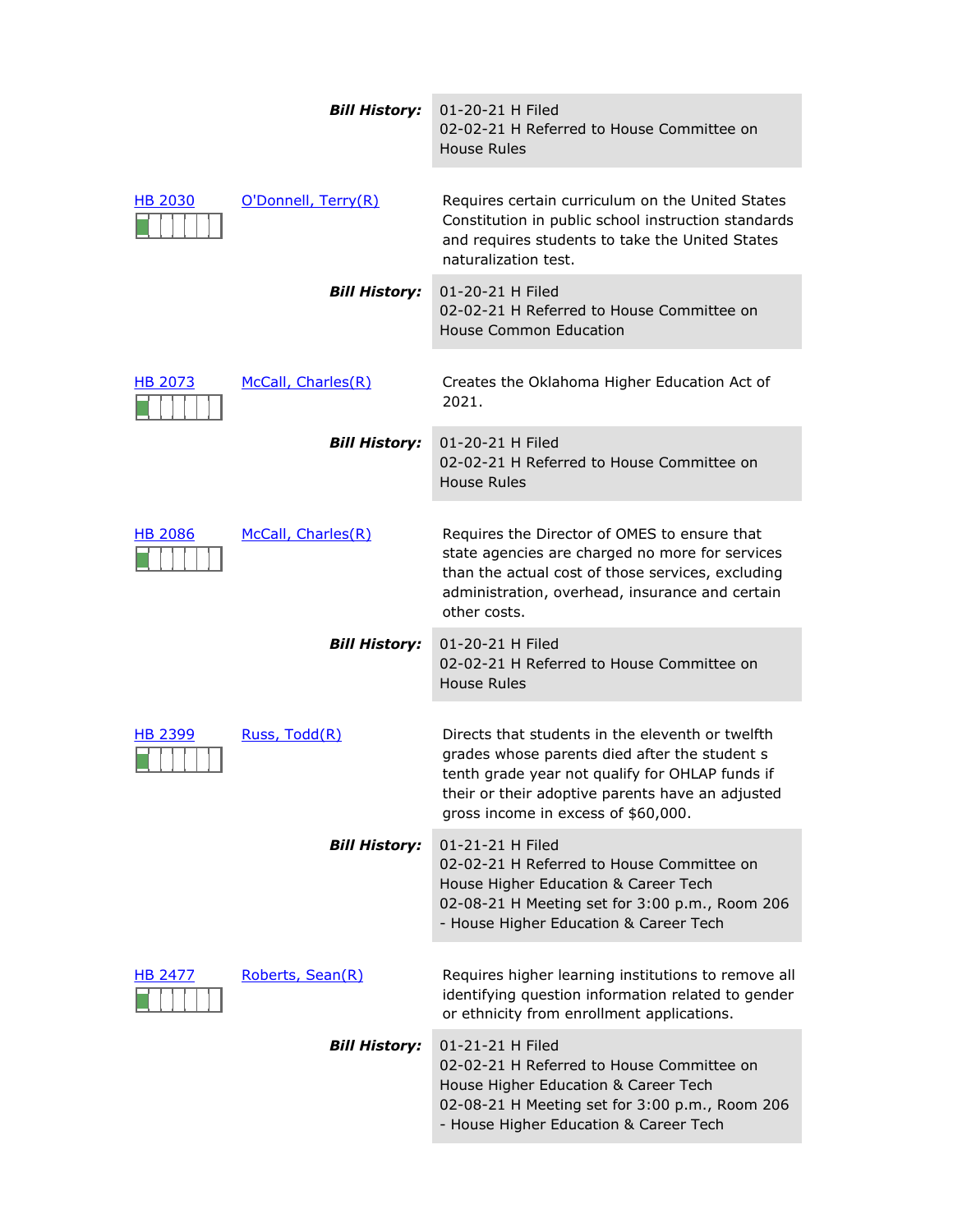| HB 2703        | Hasenbeck, Toni(R)     | Creates the 2021 Concurrent Enrollment Act.                                                                                                                                                                                    |
|----------------|------------------------|--------------------------------------------------------------------------------------------------------------------------------------------------------------------------------------------------------------------------------|
|                | <b>Bill History:</b>   | 01-21-21 H Filed<br>02-02-21 H Referred to House Committee on<br><b>House Rules</b>                                                                                                                                            |
| <b>HB 2704</b> | Bell, Merleyn(D)       | Requires higher education institutions to make at<br>least one full-time staff member available to<br>notarize ballots during designated absentee voting<br>periods.                                                           |
|                | <b>Bill History:</b>   | 01-21-21 H Filed<br>02-02-21 H Referred to House Committee on<br><b>House Elections &amp; Ethics</b><br>02-09-21 H Meeting set for 10:30 a.m., Room<br>5S.2 - House Elections & Ethics                                         |
| <b>HB 2811</b> | Sneed, Chris(R)        | Permits persons who have completed certain<br>school or skill center training as approved by<br>CareerTech to qualify for certification as registered<br>nurse.                                                                |
|                | <b>Bill History:</b>   | 02-02-21 H Referred to House Committee on<br>House Public Health<br>02-04-21 H Withdrawn from committee House<br><b>Public Health</b><br>02-04-21 H Referred to House Committee on<br>House Higher Education & Career Tech     |
| <b>HB 2926</b> | McCall, Charles(R)     | Directs higher education institutions to publish a<br>salary report of common occupations and<br>industries for which students are employed upon<br>graduation.                                                                |
|                | <b>Bill History:</b>   | 01-21-21 H Filed<br>02-02-21 H Referred to House Committee on<br>House Rules<br>02-09-21 H Meeting set for 1:30 p.m., Room 206<br>- House Rules                                                                                |
| SB 4           | Garvin, Jessica (F)(R) | Establishes standards for the substitution of FDA-<br>determined interchangeable biological products by<br>pharmacists and requires certain related<br>information to be made available on the Board of<br>Pharmacy's website. |
|                | <b>Bill History:</b>   | 02-03-21 S Meeting set for 9:00 a.m., Room 535<br>- Senate Health & Human Services<br>02-01-21 S Senator McCortney removed as<br>author, replaced by Senator                                                                   |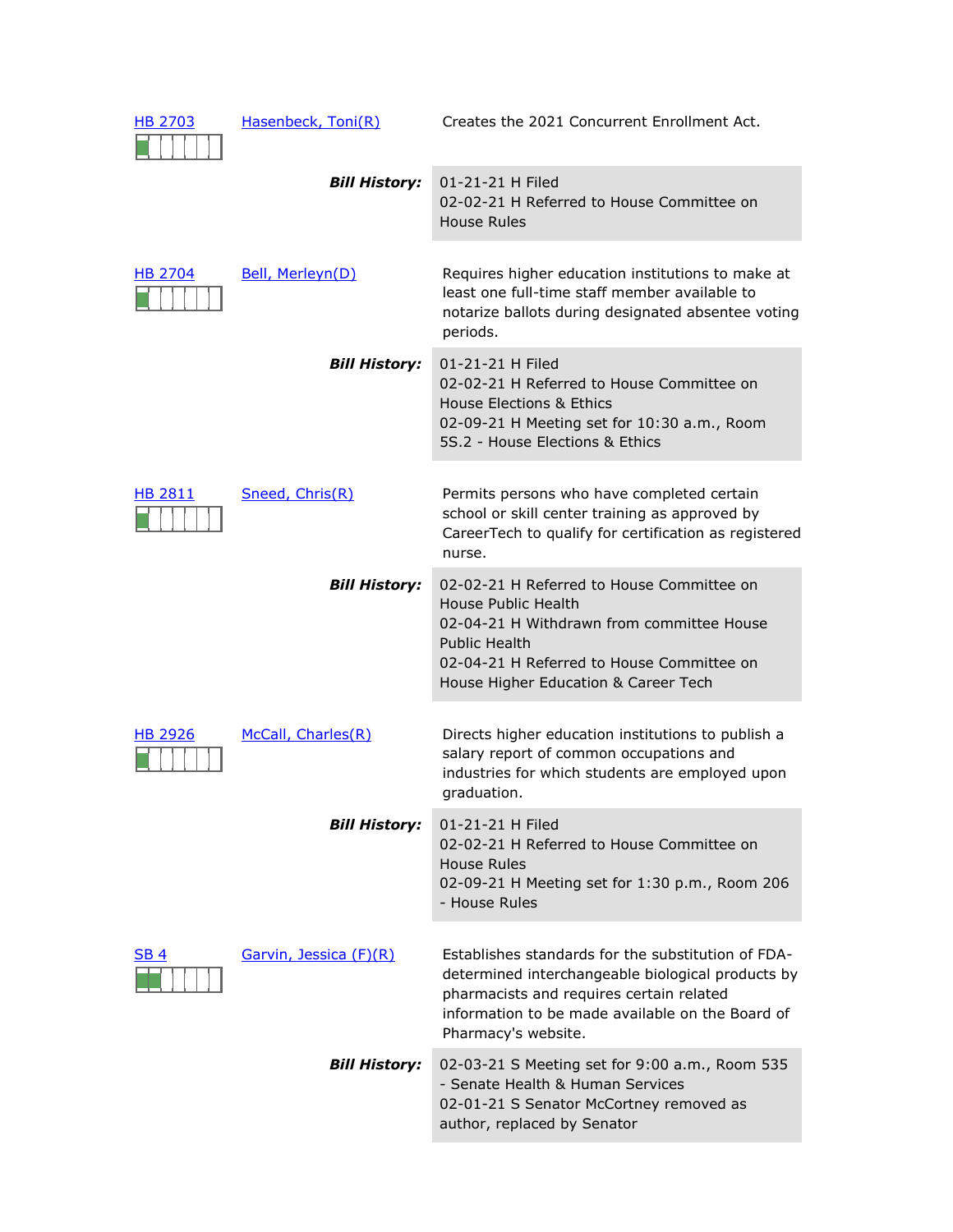|               |                                           | Garvin<br>02-03-21 S Voted from committee - Do Pass<br>Senate Health & Human Services                                                                                                                                                                    |
|---------------|-------------------------------------------|----------------------------------------------------------------------------------------------------------------------------------------------------------------------------------------------------------------------------------------------------------|
| SB 132        | Bullard, David (F)(R)                     | Extends eligibility to access the Oklahoma Higher<br>Learning Access Program to eleventh grade<br>students and to persons of up to age 16;<br>EMERGENCY.                                                                                                 |
|               | <b>Bill History:</b>                      | 12-11-20 S Filed<br>01-27-21 S Referred to Senate Committee<br>Senate Education<br>02-02-21 S And also Referred to Senate<br>Appropriations                                                                                                              |
| <b>SB 237</b> | Pemberton, Dewayne(R)<br>McBride, Mark(R) | Removes requirements that direct state tuition aid<br>grants to all eligible applicants and caps on<br>awarded tuition and establishes additional criteria<br>for the Regents for Higher Education to determine<br>priority among applicants; EMERGENCY. |
|               | <b>Bill History:</b>                      | 01-04-21 S Filed<br>01-27-21 S Referred to Senate Committee<br>Senate Education<br>02-09-21 S Meeting set for 9:00 a.m., Room 535<br>- Senate Education                                                                                                  |
| <b>SB 276</b> | <b>Brooks, Michael(D)</b>                 | Establishes standards, protections, and<br>procedures for institutions within the State<br>System of Higher Education to address current<br>and potential students with criminal histories;<br>EMERGENCY.                                                |
|               | <b>Bill History:</b>                      | 01-06-21 S Filed<br>01-27-21 S Referred to Senate Committee<br>Senate Education                                                                                                                                                                          |
| <b>SB 291</b> | Haste, John (F)(R)                        | Establishes additional science, technology,<br>engineering and math block course standards<br>within the Board of Education's subject matter<br>requirements; EMERGENCY.                                                                                 |
|               | <b>Bill History:</b>                      | 01-06-21 S Filed<br>01-27-21 S Referred to Senate Committee<br>Senate Education<br>02-02-21 S And also Referred to Senate<br>Appropriations                                                                                                              |
| SB 292        | Haste, John (F)(R)                        | Creates a task force on to study concurrent<br>enrollment and make related recommendations to<br>the Governor and Legislature by November 30,<br>2022; EMERGENCY.                                                                                        |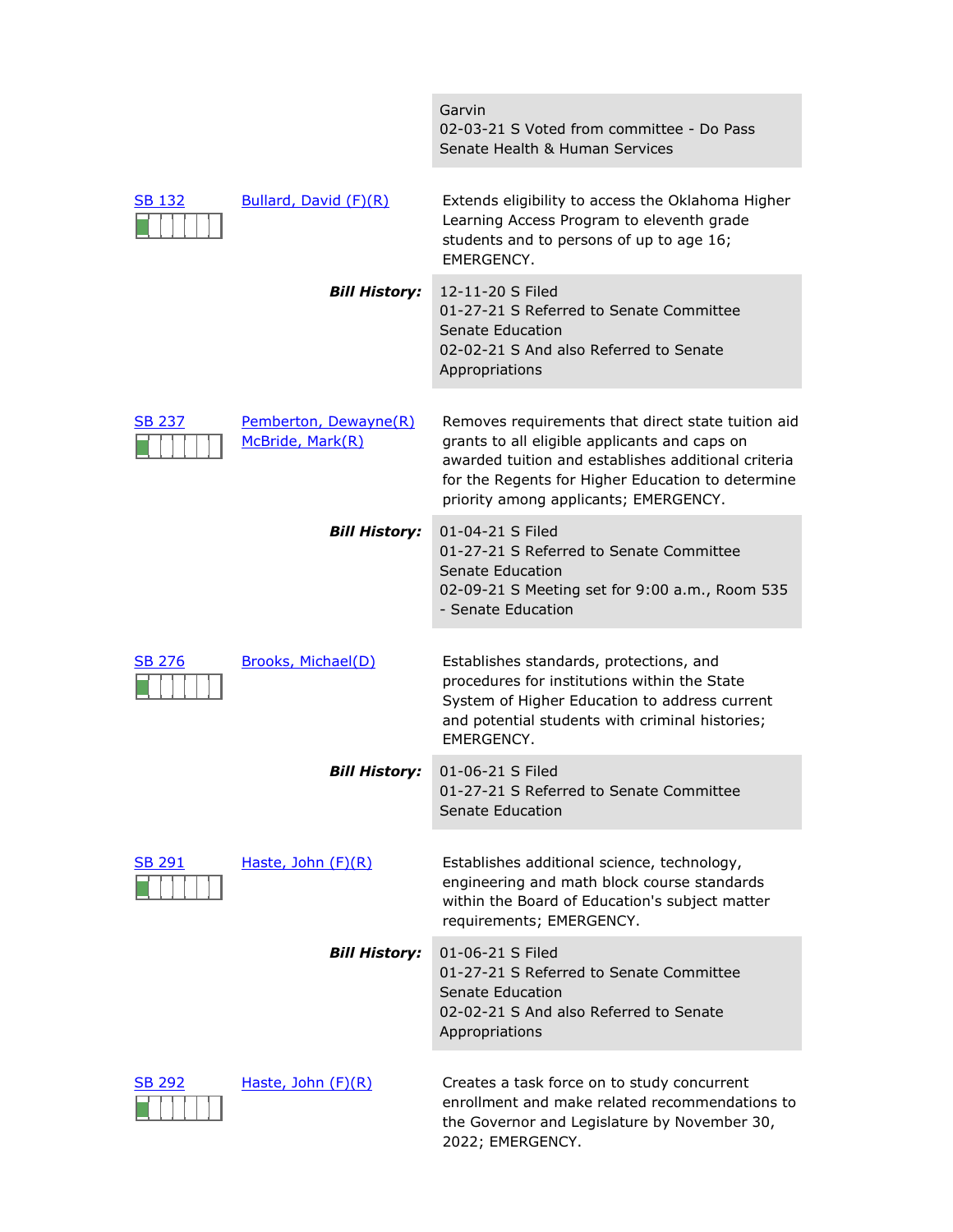|               | <b>Bill History:</b>    | 01-06-21 S Filed<br>01-27-21 S Referred to Senate Committee<br>Senate Education                                                                                                                                                                    |
|---------------|-------------------------|----------------------------------------------------------------------------------------------------------------------------------------------------------------------------------------------------------------------------------------------------|
| SB 308        | <b>Quinn, Marty(R)</b>  | Allows the Board of Education to certify persons<br>who meet certain qualifications of content<br>expertise to teach specifically within the grade and<br>subject levels relevant to their area of expertise;<br>EMERGENCY.                        |
|               | <b>Bill History:</b>    | 01-07-21 S Filed<br>01-27-21 S Referred to Senate Committee<br>Senate Education                                                                                                                                                                    |
| <b>SB 350</b> | Hamilton, Warren (F)(R) | Prohibits compulsory immunizations as a condition<br>of student admittance by any public or private<br>school; EMERGENCY.                                                                                                                          |
|               | <b>Bill History:</b>    | 01-11-21 S Filed<br>01-27-21 S Referred to Senate Committee<br>Senate Health & Human Services                                                                                                                                                      |
| <b>SB 477</b> | Hamilton, Warren (F)(R) | Prohibits institutions of higher education and their<br>employees from requiring or coercing students to<br>receive certain vaccinations, utilize any medical<br>devices or undergo any medical procedures or<br>physical examinations; EMERGENCY. |
|               | <b>Bill History:</b>    | 01-19-21 S Filed<br>01-27-21 S Referred to Senate Committee<br>Senate Health & Human Services                                                                                                                                                      |
| <b>SB 487</b> | Dahm, Nathan(R)         | Permits the Governor and leadership of the House<br>and Senate to remove and replace their<br>appointments, excluding those established by<br>Constitutional provision, at any time and for any<br>reason; EMERGENCY.                              |
|               | <b>Bill History:</b>    | 01-19-21 S Filed<br>01-27-21 S Referred to Senate Committee<br>Senate General Government                                                                                                                                                           |
| <b>SB 614</b> | Bullard, David (F)(R)   | Establishes certain rights of students enrolled in<br>higher education institutions including the right to<br>an education which does not endorse socialism or<br>Marxism and permits students to report violations;<br>EMERGENCY.                 |
|               | <b>Bill History:</b>    | 01-21-21 S Filed<br>01-27-21 S Referred to Senate Committee<br>Senate Education                                                                                                                                                                    |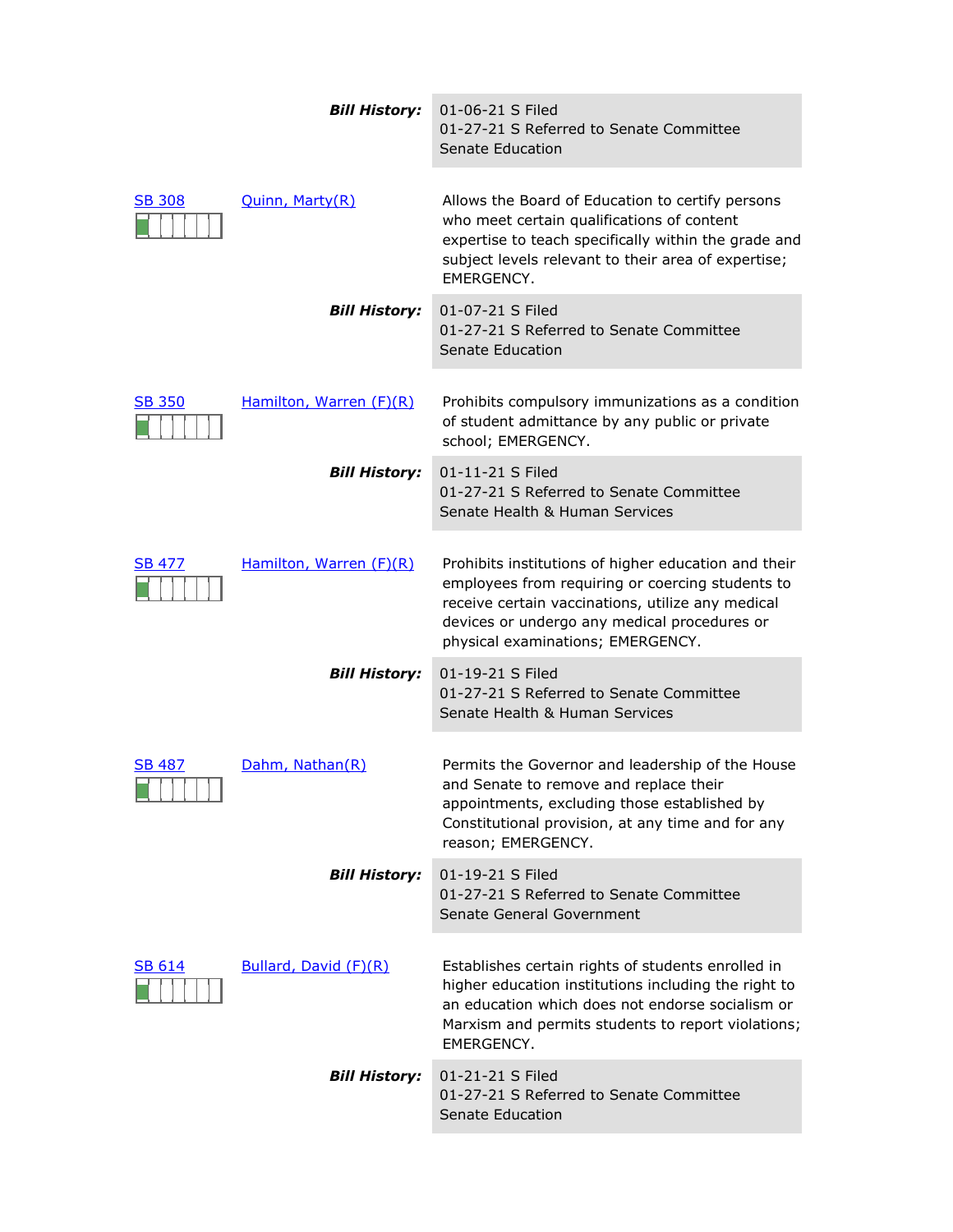| SB 633        | Daniels, Julie(R)    | Creates the Student and Administration Equality<br>Act which guarantees legal representation for<br>students accused of violations of non-academic<br>disciplinary or conduct rules which carry certain<br>penalties; EMERGENCY.              |
|---------------|----------------------|-----------------------------------------------------------------------------------------------------------------------------------------------------------------------------------------------------------------------------------------------|
|               | <b>Bill History:</b> | 01-21-21 S Filed<br>01-27-21 S Referred to Senate Committee<br>Senate Education                                                                                                                                                               |
| <b>SB 637</b> | Standridge, Rob(R)   | Prohibits universities from requiring students to<br>enroll in any classes outside of their core<br>curriculum; EMERGENCY.                                                                                                                    |
|               | <b>Bill History:</b> | 01-21-21 S Filed<br>01-27-21 S Referred to Senate Committee<br>Senate Education                                                                                                                                                               |
| <b>SB 639</b> | Pugh, Adam(R)        | Directs the Dept. of Commerce to identify certain<br>critical occupations whose educational programs<br>shall qualify for support under the Oklahoma<br>Higher Learning Access Program; EMERGENCY.                                            |
|               | <b>Bill History:</b> | 01-27-21 S Referred to Senate Committee<br>Senate Education<br>02-02-21 S And also Referred to Senate<br>Appropriations<br>02-09-21 S Meeting set for 9:00 a.m., Room 535<br>- Senate Education                                               |
| <b>SB 641</b> | Pugh, Adam(R)        | Encourages the Regents for Higher Education to<br>adopt policies for state institutions to provide<br>additional online distance-learning opportunities<br>for continuity in the event of emergencies or<br>disaster declarations; EMERGENCY. |
|               | <b>Bill History:</b> | 01-21-21 S Filed<br>01-27-21 S Referred to Senate Committee<br>Senate Education<br>02-09-21 S Meeting set for 9:00 a.m., Room 535<br>- Senate Education                                                                                       |
| <b>SB 660</b> | Dahm, Nathan(R)      | Prohibits tuition and fee rates from being<br>increased in institutions of higher education<br>following the 2020-2021 year; EMERGENCY.                                                                                                       |
|               | <b>Bill History:</b> | 01-21-21 S Filed<br>01-27-21 S Referred to Senate Committee<br>Senate Education<br>02-02-21 S And also Referred to Senate<br>Appropriations                                                                                                   |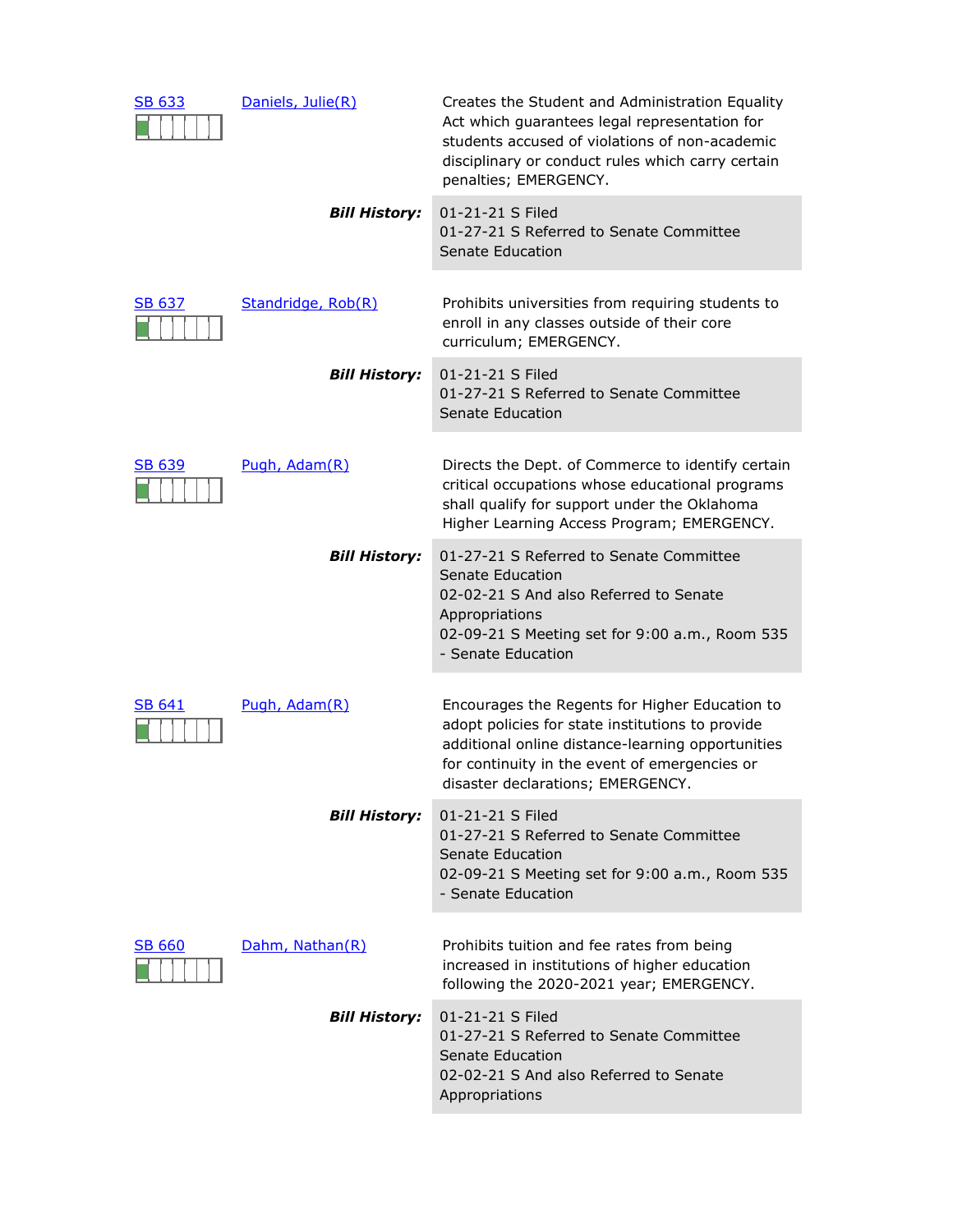| <b>SB 663</b> | Dahm, Nathan(R)                  | Adjusts the Higher Learning Access Program to<br>award forgivable loans rather than scholarships,<br>loan forgiveness contingent on the completion of<br>education programs; EMERGENCY.                                         |
|---------------|----------------------------------|---------------------------------------------------------------------------------------------------------------------------------------------------------------------------------------------------------------------------------|
|               | <b>Bill History:</b>             | 01-21-21 S Filed<br>01-27-21 S Referred to Senate Committee<br>Senate Education<br>02-02-21 S And also Referred to Senate<br>Appropriations                                                                                     |
| SB 733        | Dahm, Nathan(R)                  | Allows any person with a handgun license to carry<br>that weapon into or upon any public college,<br>university, technology center, event center, or<br>school property or building in which the person is<br>authorized to be. |
|               | <b>Bill History:</b>             | 01-21-21 S Filed<br>01-27-21 S Referred to Senate Committee<br>Senate Public Safety                                                                                                                                             |
| <b>SB 805</b> | Dahm, Nathan(R)                  | Prohibits any institution within the State System<br>of Higher Education from accepting funds from<br>individuals or entities that are or have been<br>associated with the China based People's<br>Liberation Army; EMERGENCY.  |
|               | <b>Bill History:</b>             | 01-21-21 S Filed<br>01-28-21 S Referred to Senate Committee<br>Senate Education                                                                                                                                                 |
| <b>SB 836</b> | Dahm, Nathan(R)                  | Repeals the provisions of the Music Therapy<br>Practice Act; EMERGENCY.                                                                                                                                                         |
|               | <b>Bill History:</b>             | 01-21-21 S Filed<br>01-28-21 S Referred to Senate Committee<br>Senate Health & Human Services                                                                                                                                   |
| <b>SB 989</b> | Dahm, Nathan(R)                  | Prohibits the use of public funds, property, or time<br>to engage in legislative or executive lobbying,<br>except for those activities protected in the U.S.<br>Constitution.                                                   |
|               | <b>Bill History:</b>             | 01-21-21 S Filed<br>01-28-21 S Referred to Senate Committee<br>Senate Rules                                                                                                                                                     |
| SB 1031       | Treat, Greg(R)<br>Echols, Jon(R) | Extends certain virtual meeting provisions<br>established in response to the COVID-19 health<br>emergency to until 30 days after the termination<br>of the health emergency order; EMERGENCY.                                   |